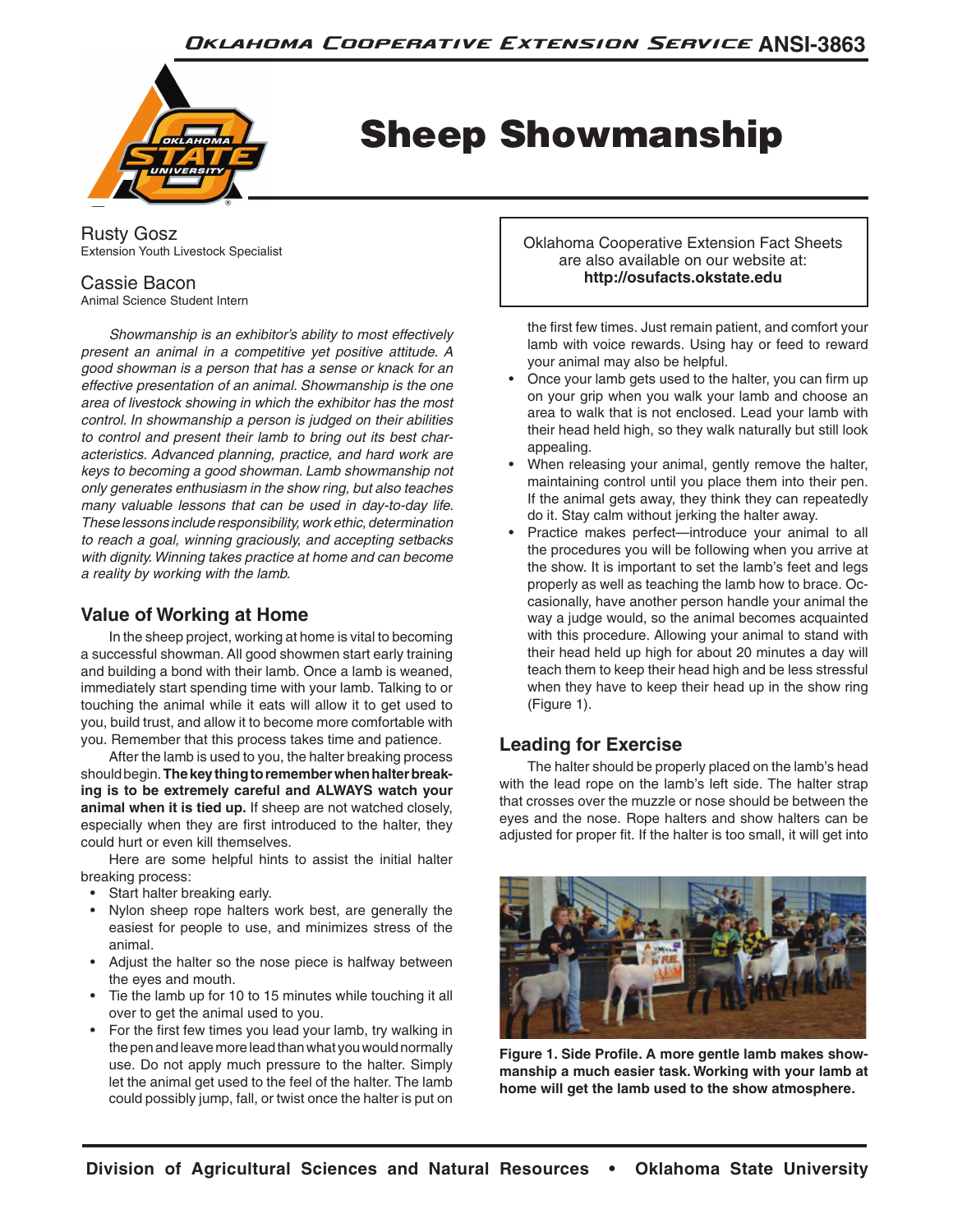the lamb's eyes. If the halter is too big, the nose cross piece will be down too close to the mouth.

When leading, you should be on the lamb's left side with the halter in your right hand. Your hand should be knuckleside up with your smallest finger nearest the lamb, three to six inches from the animal's head.

The halter length should be long enough for control, but not too long to allow you or the animal to become tangled in the halter. Halters should never touch the ground. Any extra length can be cut off. If the lamb is spooked, have two hands firmly gripped on the halter. Never wrap the halter around your hand or fingers because this could cause serious injury.

During a show, use of a halter is not recommended unless the exhibitor is smaller or younger in age. When not using a halter, place your right hand behind the sheep's ears and your left hand under the lamb's jaw with both thumbs facing your stomach. Never pull the lamb by their ears as this causes the lamb to pull back.

By the time you arrive at the show, your lamb should already be trained to lead and stand correctly. Observe where you are going in the show ring, checking to see if you are walking in a straight path. Walk straight ahead at a moderate pace. During the lead, your lamb's head should be just high enough to present an impressive style, attractive side view and graceful walk. Let your lamb walk out freely and naturally, not too fast and not to slow.

Be aware of the animal in front of you, allowing space when walking or when setting up for a side view. Be observant for signals and instructions from the judge and ring official. When leading your lamb in a circle, move in a clockwise direction, putting your lamb between you and the judge. One of the key points in lamb showmanship is never to obstruct the judge's view.

Even though you have trained your lamb to lead, sometimes your lamb may not cooperate at a show. When your lamb becomes stubborn and will not lead, keep your cool. Gently reach back and lift up on the lamb's dock. The lamb will most likely react to this and start walking. Whether at a show or at home training, never hit a lamb with a rope halter or grab the lamb by the skin or wool. This can cause serious bruising to the lamb.

#### **Special Term**

**Setting up an animal:** A showmanship term referring to the proper placement of a lamb's legs while being exhibited to a judge for evaluation. Your hand, boots or knee can help move the legs to the proper position under the animal so that the animal is presented at its best appearance from the side, front, or rear views.

### **Setting up Your Lamb**

When stopped with an animal in the show ring, take one step to the left so you are in front of the animal. Keep hands on both sides of animal's jaw, right behind the ears (Figure 2). Keep two to three feet between you and the next animal so you do not crowd. Proper distancing allows for a better view and aids the judge in viewing and handling your lamb. On a rear view (Figure 3) stand beside the lamb that was in front of you. When moving to a side view, the lambs will be lined up directly behind one another (Figure 1). It is important to keep a straight line. If you are blocking the view of another



**Figure 2. Proper lamb set-up with feet square underneath.**

animal and have space, move so the judge can see all the animals.

If you are the one being covered up, it is your responsibility to get where the judge can see your animal. If you cannot get into your previous spot because it is too small, discretely pull to the end of the line so you can be seen.

Quickly, yet smoothly, set up your lamb with all four feet at the corners and the lamb's weight evenly dispersed over its legs (Figure 2). Always set up the legs closest to the judge first. For example, if the judge is closest to your animal's rear legs, set the rear legs of your animal first. When setting up your lamb, you have three tools: your hands, boots, and knees.

To move a leg into place, grab the leg above the hock with your hand. Position it into the intended spot. Smaller exhibitors may not be able to reach. In this case, the use of a boot may be helpful. Also, if a back leg needs to be moved backwards, simply pushing into the lamb with one knee may cause the animal to put the foot into place.

While your lamb is set up and the judge is appraising your animal, he or she may walk around your animal. It is important that you are aware the judge is coming. If the judge comes from the right side of your animal around the front of the animal's head, you should be on the left side of the animal. When the judge comes even with you, take three steps and pivot to the other side of the lamb. Now you are standing on the right side of the lamb and the judge is on the left. This allows the judge to see more of your animal and lets them know you are aware of their location. Move the opposite way if the judge comes from the opposite direction.

Never place your hand on the lamb's back or the base of the neck. This will obstruct the judge's view of the lamb's top.

#### **Special Term**

**Bracing a lamb:** Bracing is when you make your lamb flex their muscles in the leg and loin areas. The lamb will push into your body, making their muscles feel harder and more toned. It also makes the muscles appear larger and more pronounced. This practice is the same as when humans flex their arm muscles.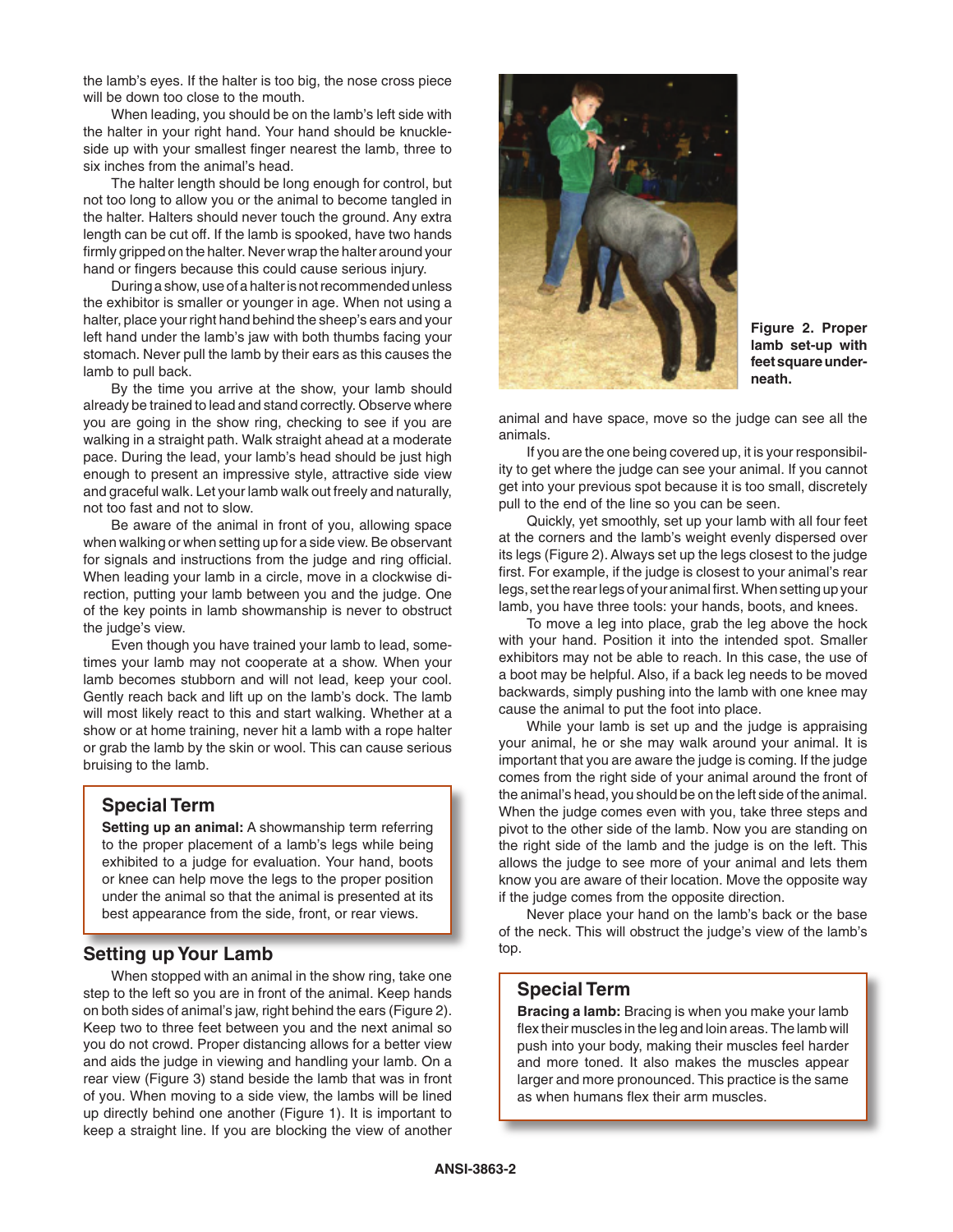## **Bracing Your Lamb**

Bracing your lamb will enhance a judge's opinion of your lamb's merit, so successful bracing is an important part of lamb showmanship. Once you have your lamb set up, be ready for the judge to come handle your animal. Train the lamb to brace or push against your knee. Keep your lamb in a light brace the whole time you are in the show ring. The only exceptions include when you are leading your lamb or when the judge comes to look at the front of your animal (Figure 3). When the judge comes to handle your lamb, push harder on your lamb to get the hardest brace possible (Figure 4).

To brace the lamb, stand in front and hold it securely with it's nose pointing slightly upward. Gently push back on the lamb with your knee placed in the lamb's breast and shoulder area (Figure 4). Never pull up on the lamb's neck with your hands. Instead, use your knees to control the animal. Keep all four legs on the ground. Picking your animal up off the ground is unacceptable.

After the judge handles your lamb, be sure you are still lined up straight and that your lamb's legs are properly set up. After a brace, your lamb might often be out of place.

There are various ways to teach your lamb how to brace. Different people and different lambs respond to each idea in a unique way. Some lambs will even brace naturally with little



**Figure 3. Front view. Notice the animals are lined up in a straight line. Also, as the judge comes from the right, the exhibitors are on the left side of their lamb. Their hand placements is important with each hand on the sides of the jaw.**



**Figure 4. When the judge handles your lamb, it is important that you "get a good brace." Be ready and push into the lamb before the judge comes to handle.**

to no training or effort on your part. Remember, it is never acceptable to slap or hit a lamb whether at home or in the showring.

Teaching methods for bracing include:

- Backing the lamb off a ledge such as a blocking stand or trailer loading dock—by slowly pushing the lamb back, they will be scared of falling, causing them to drive into you. Don't actually push the lamb off, but letting one foot step off might do the trick.
- Backing the lamb into water—a ditch or something of that sort works great to back a lamb against because they do not like water. If they get water on their feet they will try to get away from it by driving into you.
- Backing the lamb into a wall or fence—when the lamb has no where else to go, it will push forward.
- Set the lamb on a steep hill—having the lamb's front end on the top of the hill will make the lamb brace in fear that it will fall down the hill.

#### **Appearance**

The animal should be clean, well-groomed and clipped in those areas as acceptable or recognized for the breed or sex. The wool should be short shorn for market animals and blocked out for breeding sheep. A good grooming job exemplifies pride of ownership by the exhibitor. Many hours spent preparing your animal in advance of the show will be evident in the show ring.

You should be neat and clean just as the lamb should be well-groomed. Remember, the audience looks at you too. Fancy clothes are not necessary, but neatness and cleanliness are important. It is recommended that you wear appropriate clothing consisting of a tucked-in sleeved shirt, leather boots or shoes, jeans, and a belt. Avoid faded blue jeans and T-shirts. Instead, a more professional look is better. Check the show regulations concerning dress code and always comply with the requirements such as wearing specific clothing.

Practice good posture in showmanship. It is the proper thing to do and will keep your lamb calm. Stand with your back straight. Never lean back. If you must lean, lean slightly forward as this expresses a positive interest of concern, as if you were getting into a good action movie and were leaning forward. Keep your feet relatively close together. Never let your feet become farther than shoulder width apart.

When your animal is stopped, you may choose to scratch your animal with a long, calm stroke of your hand on their neck or belly. A fast stroke only shows that you are nervous and can make your lamb more nervous, defeating the purpose.

Always be aware of the judge's location; however, do not concentrate on the judge so much that you forget about your animal and the animals around you. Your first obligation is to your lamb, so keep checking to see that it is standing correctly and that it is in the proper position. Be ready to move if the judge signals, or answer any questions about your lamb, such as age, breeding program, retail cuts, harvesting information, breed type, or feeding program.

#### **Show Time!**

When you arrive at the show, check the show ring for low spots or dark areas. This will help you avoid these areas when setting up your lamb, both improving the appearance of your animal and impressing the judge. If possible, every